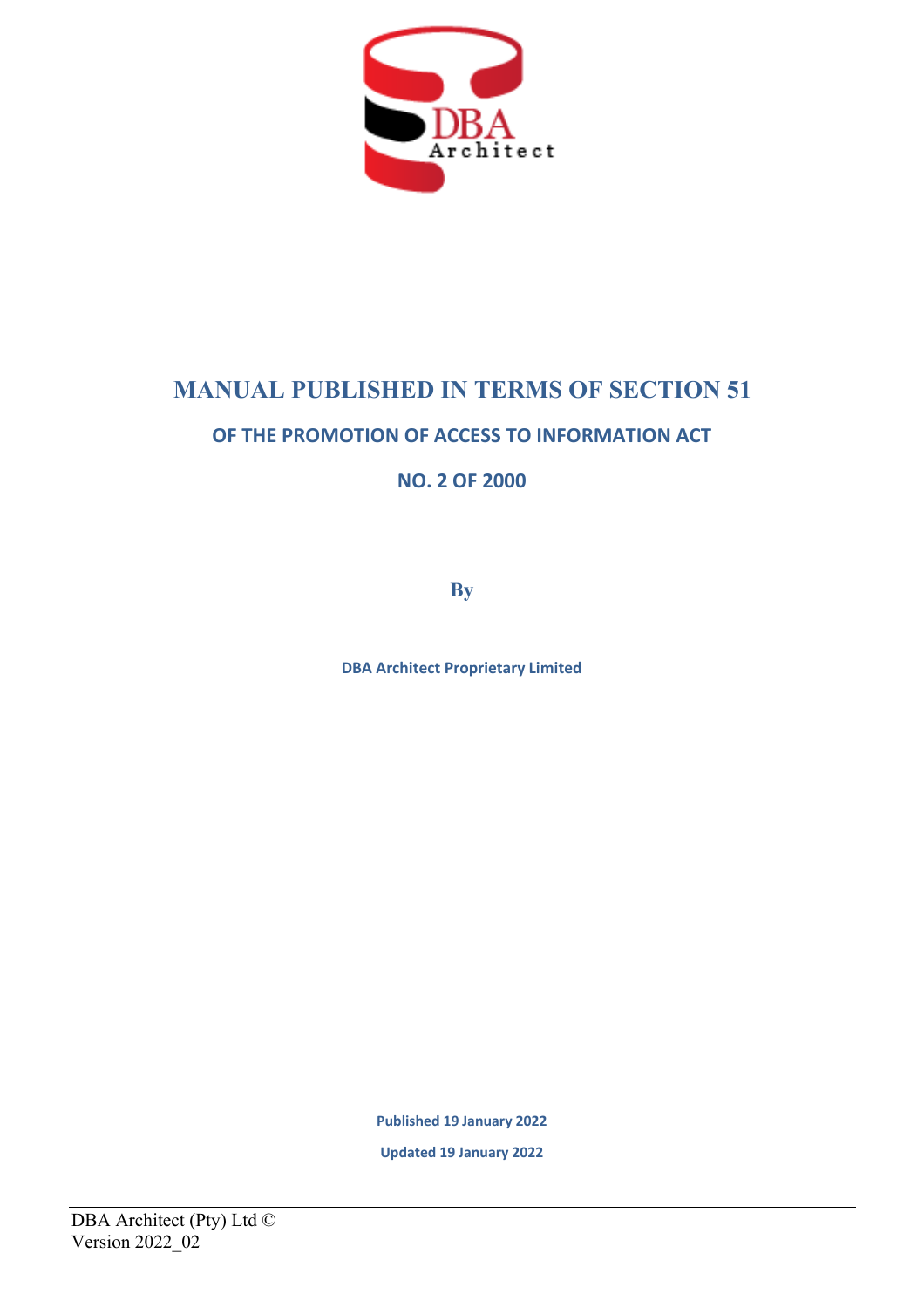

## **SECTION 51 MANUAL FOR**

## **DBA ARCHITECT PROPRIETARY LIMITED**

## **COMPANY**

DBA Architect Proprietary Limited, registration number 2017/322280/07 is a private body as defined in the Promotion of Access to Information Act 2 of 2000 ("**Act**"). This manual has been compiled in relation to DBA Architect Proprietary Limited.

The motivation for the Act is to be found in the Constitution of South Africa. The Constitution provides that everyone has a right of access to information held –

- by the state, where no reason for access to the information needs to be established (section  $32(1)(a)$  of the Constitution) or,
- by a private body, if the requestor requires a record for the exercise or protection of any right (section 32(1)(b) of the Constitution).

The Constitution further requires that legislation be enacted to give effect to the provision of section 32. The Act has been enacted to meet this requirement.

In terms of the Act any person has a right of access to a record held by or under the control of a private body if the  $\text{mod}-$ 

- is required for the exercise or protection of any right;
- the requestor has complied with all the procedural requirements of the Act; and
- the private body is not entitled to refuse access to the record requested in terms of the grounds of refusal established in the Act.

The grounds for refusal are –

- mandatory protection of the privacy of a third party who is a natural person (human being);
- mandatory protection of commercial information of a third party;
- mandatory protection of certain confidential information of a third party;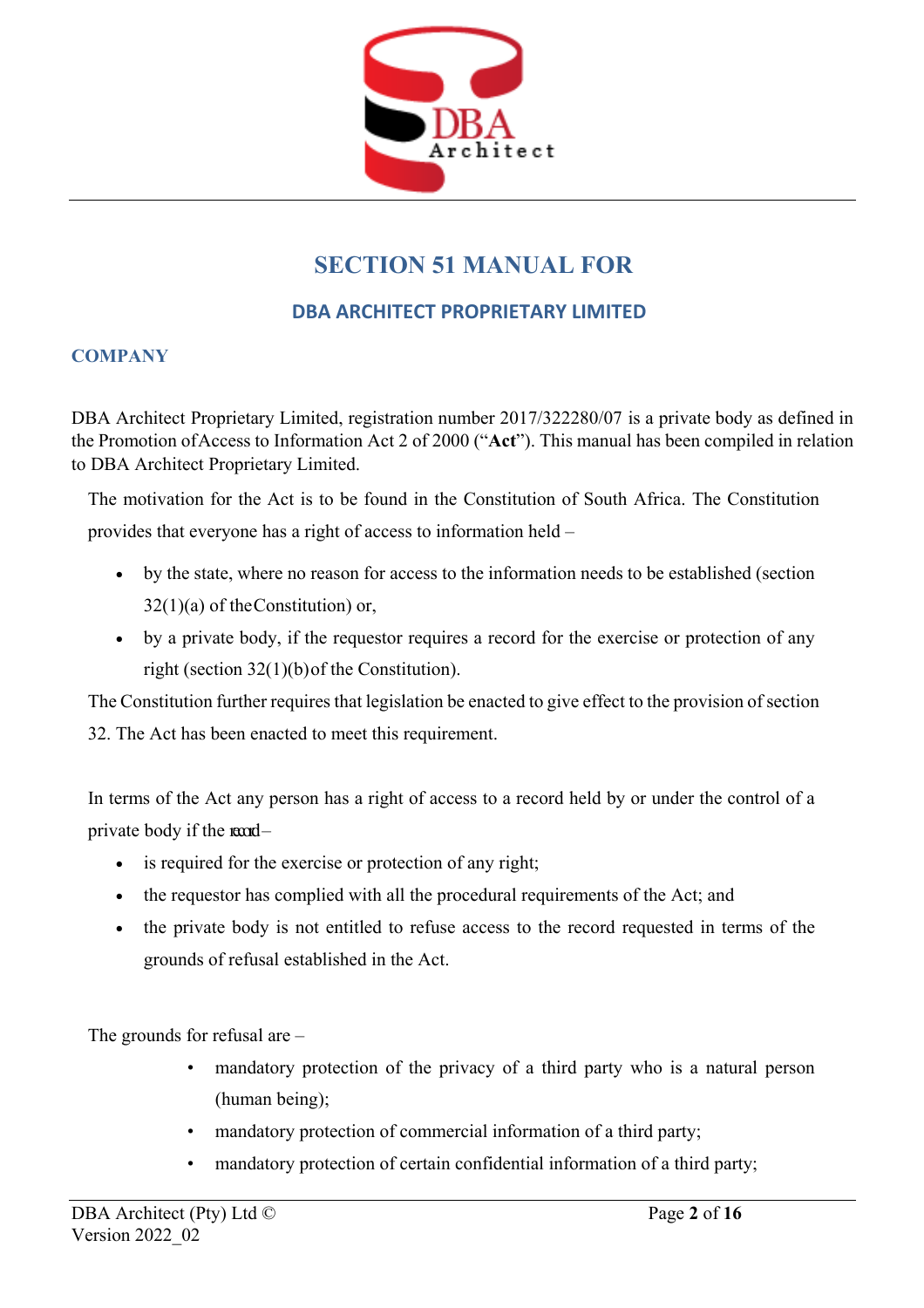

- mandatory protection of the safety of individuals, and the protection of property;
- mandatory protection of records privileged from production in legal proceedings;
- commercial information of a private body;
- mandatory protection of research information of a third party and of a private body.

The first issue to confirm is whether the request is procedurally correct. This will be facilitated by properly and fully completing the information required in the "Request for Access to a Record". If assistance is required, the information officer will render all reasonable assistance to a requester in complying with the procedures set out in the Act. He/she will also require that the requester is properly identified and that the applicable fee and, if applicable a deposit, has been paid. Only after these requirements have been satisfied will the 30 (thirty-day) period, within which the information officer is obliged to give the requester notice of his/her decision, begin to run.

The second issue to confirm is whether the requester has evidenced, in the request, that he/she requires the record to exercise or protect a right. If the information officer is satisfied that the information provided by the requester supports this requirement the third enquiry will be conducted.

The third issue to confirm is whether the information officer must or may refuse the request on the basis of a "Ground for Refusal" set out in the Act. In certain instances, this decision is mandatory and in others it is discretionary.

Once the information officer has made his/her decision he/she must inform the requester of the decision and, if the request if refused, provide reasons for the refusal.

If the requester is aggrieved by either the fees charged for access to a record, the form in which access is provided to a record, or by a refusal to grant access to a record, the requester is entitled to apply to court for appropriate relief, within thirty days of receiving notice of the decision.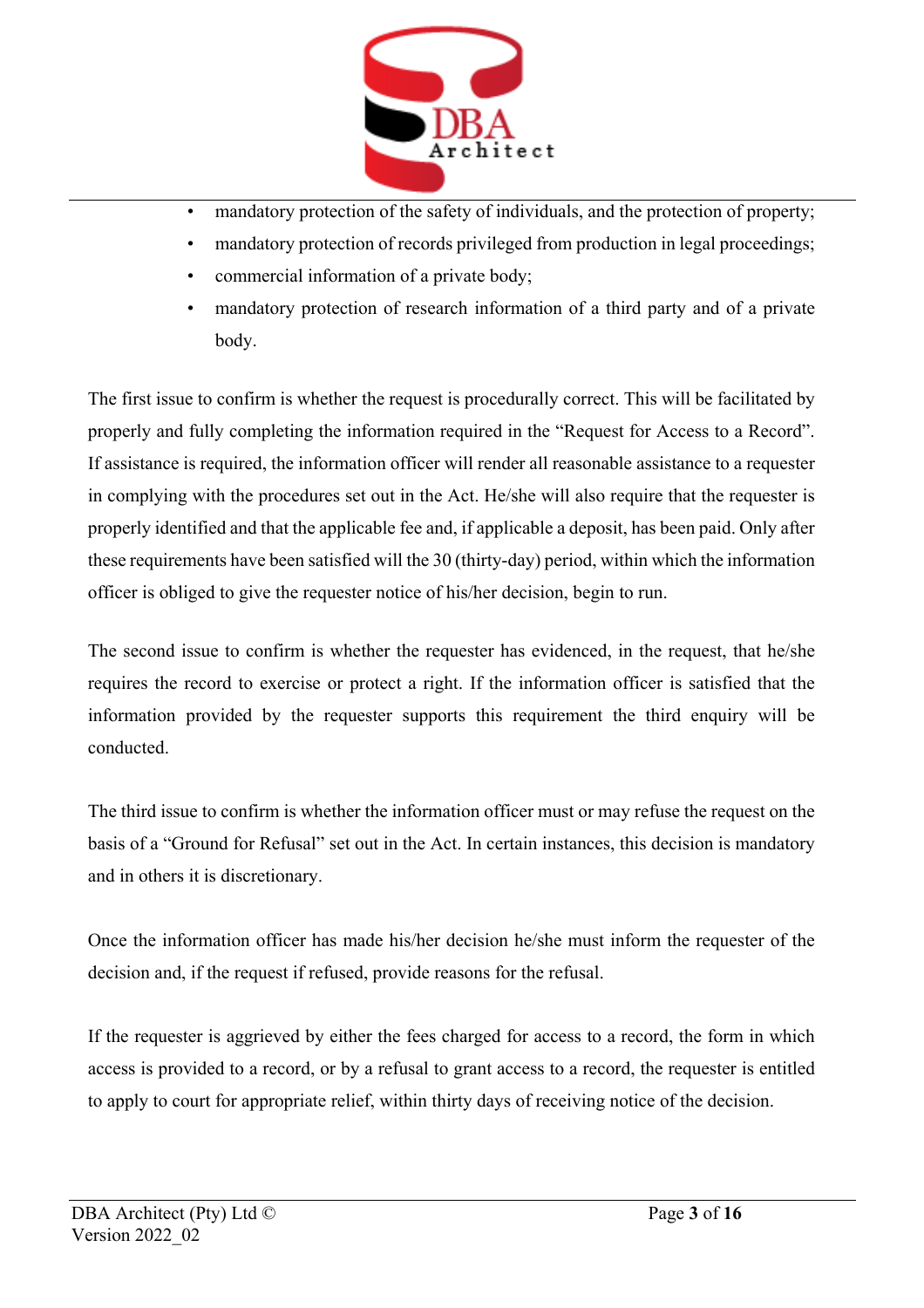

DBA Architect Proprietary Limited endorses the object of the Act, which is to give effect to the constitutional right of access to information, subject to justifiable limitations. The manual is intended to assist requesters in exercising this right.

## **INFORMATION REQUIRED UNDER SECTION 51(1)(a)**

| <b>Information Officer</b> | Mr. S van der Merwe             |
|----------------------------|---------------------------------|
| <b>Postal Address</b>      | P.O Box 413849, Craighall, 2024 |
| <b>Registered Address</b>  | Katherine & West                |
|                            | 114 West Street                 |
|                            | Unit 28, Level 4                |
|                            | Sandton                         |
|                            | 2021                            |
| Tel. No                    | $(+27)$ 11 5068600              |
| eMail Address              | info@dbaarchitect.com           |

## **DESCRIPTION OF GUIDE REFERRED TO IN SECTION 10: SECTION 51(1)(b)**

A Guide has been compiled in terms of section 10 of the Act by the Human Rights Commission. It contains information required by a person wishing to exercise any right contemplated by the Act. It is available in all of the official languages.

The Guide is available for inspection, inter alia, at the office of the offices of the Human Rights Commission at –

- Street Address: 27 Stiemens Street, Braamfontein, 2198
- Website: [www.sahrc.org.za](http://www.sahrc.org.za/)

## **VOLUNTARY DISCLOSURE**

In terms of section 52(1), DBA Architect Proprietary Limited may make certain categories of records automatically available without the requester having to request access in terms of the Act. These would include –

- Reports
- Other literature intended for public viewing
- Public customer information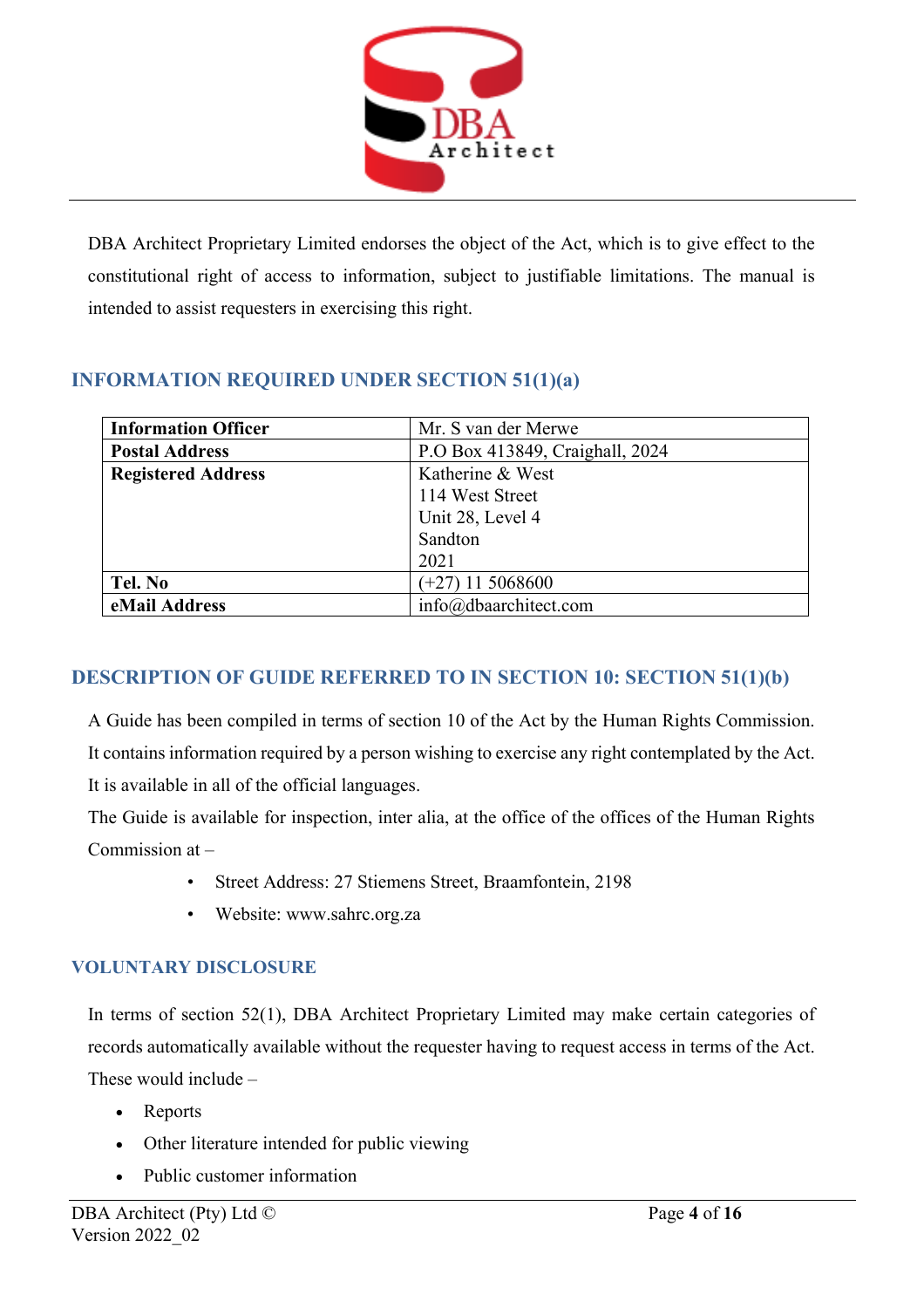

If the requester believes that any other statutory instrument allows access to a record this should be referred to the information officer who will within a reasonable period (not being more than 10 (ten) days, consider a request in the light thereof.

## **RECORDS AVAILABLE IN TERMS OF OTHER LEGISLATION: SECTION 51(1)(d)**

Records available in terms of other legislation are as follows –

- Basic Conditions of Employment No. 75 of 1997
- Bills of Exchange Act No. 34 of 1964
- Broad Based Black Economic Empowerment Act No. 53 of 2003
- Companies Act No. 71 of 2008
- Compensation for Occupational Injuries and Health Diseases Act No. 130 of 1993
- Competition Act No. 89 of 1998
- Consumer Affairs (Unfair Business Practices) Act No. 71 of 1988
- Consumer Protection Act No. 68 of 2008
- Copyright Act No. 98 of 1978
- Credit Agreements Act No. 75 of 1980
- Currency and Exchanges Act No. 9 of 1933
- Customs and Excise Act No. 91 of 1964
- Employment Equity Act No. 55 of 1998
- Electronic Communications Act No. 36 of 2005
- Electronic Communications and Transactions Act No. 25 of 2002
- Finance Act No. 35 of 2000
- Financial Intelligence Centre Act No. 38 of 2001
- General Pensions Act No. 29 of 1979
- Harmful Business Practices Act No. 23 of 1999
- Import and Export Control Act No. 45 of 1963
- Income Tax Act No. 95 of 1967
- Insider Trading Act No. 135 of 1998
- Insolvency Act No. 24 of 1936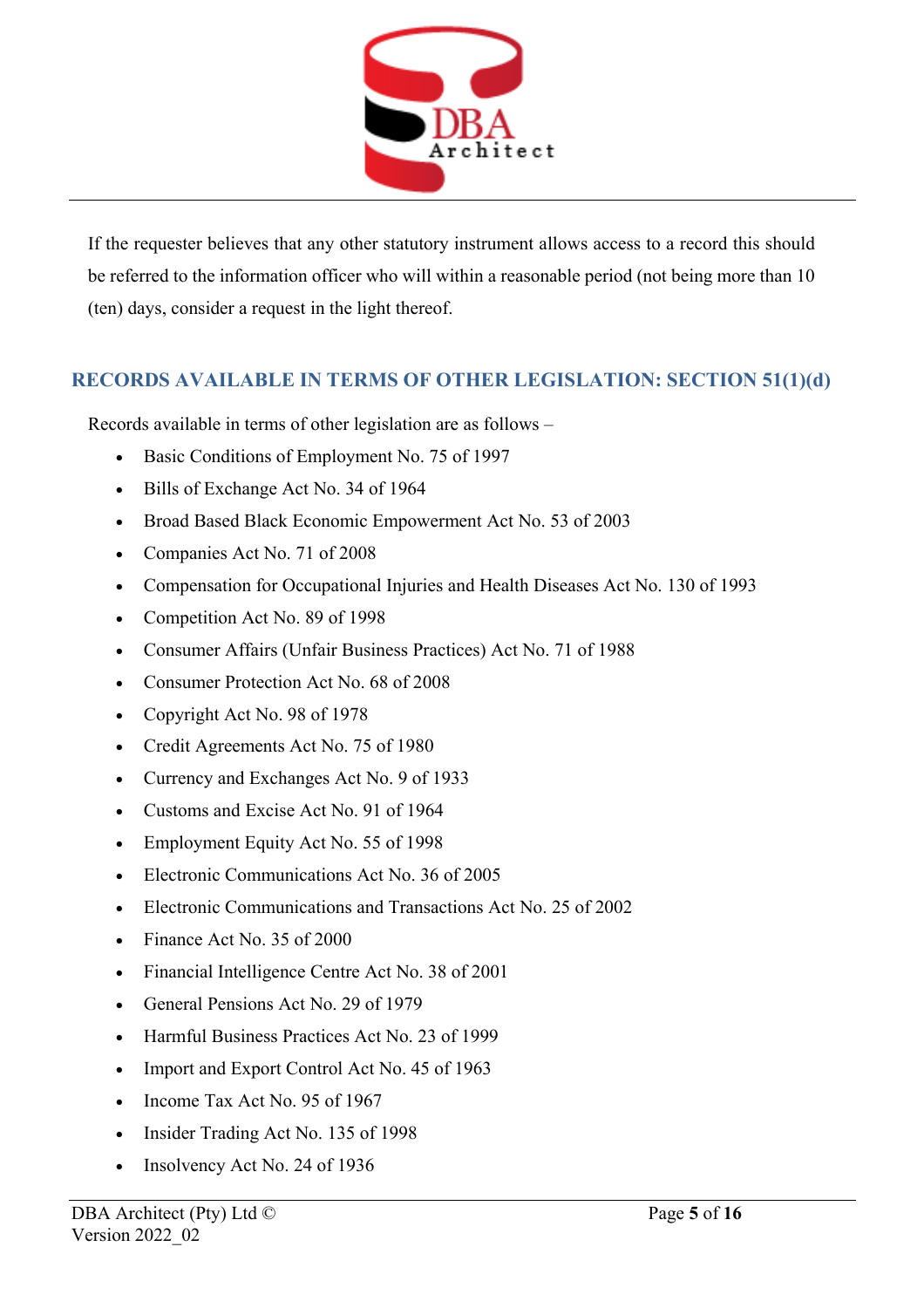

- Intellectual Property Laws Amendments Act No. 38 of 1997
- Labour Relations Act No. 66 of 1995
- Long Term Insurance Act No. 52 of 1998
- Medical Schemes Act No. 131 of 1998
- Municipal Finance Management Act No. 56 of 2003
- National Building Regulations and Building Standards Act No. 103 of 1977
- National Credit Act No. 34 of 2005
- National Environmental Management: Waste Act No. 59 of 2008
- Occupational Health & Safety Act No. 85 of 1993
- Patents Act No. 57 of 1978
- Pension Funds Act No. 24 of 1956
- Post Office Act No. 44 of 1958
- Price Control Amendment Act, No. 80 of 1967
- Prescribed Rate of Interest Act No. 55 of 1975
- Prevention and Combating of Corrupt Activities Act No. 12 of 2004
- Promotion of Access to Information Act No. 2 of 2000
- Protected Disclosures Act No. 26 of 2000
- Protection of Businesses Act No. 99 of 1978
- Public Finance Management Act No. 1 of 1999
- Regional Services Councils Act No. 109 of 1985
- Regulation of Interception of Communications and Provision of Communication Related Information Act No. 70 of 2002
- SA Reserve Bank Act No. 90 of 1989
- Second Hand Goods Act No. 23 of 1955
- Sale and Services Matters Act No. 25 of 1964
- Securities Services Act No. 36 of 2004
- Securities Transfer Tax Act No. 25 of 2007
- Securities Transfer Tax Administration Act No. 26 of 2007
- Short Term Insurance Act No. 53 of 1998
- Skills Development Levies Act No. 9 of 1999
- Skills Development Act No. 97 of 1998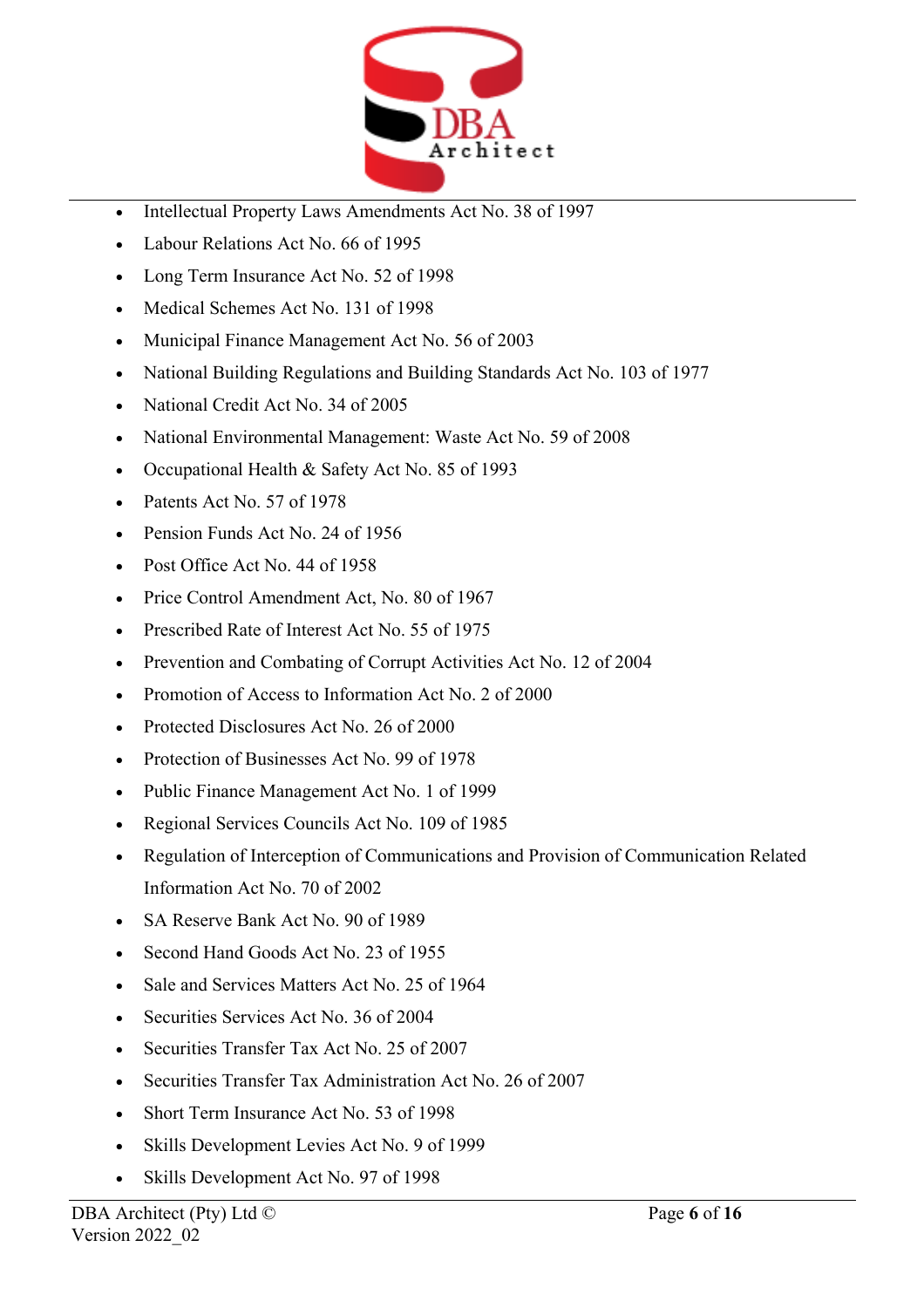

- Stamp Duties Act No. 77 of 1968
- Stock Exchange Control Act No. 1 of 1985
- Tax on Retirement Funds Act No. 38 of 1996
- Trade Practices Act No. 76 of 1976
- Trade Marks Act No. 194 of 1993
- Uncertificated Securities Tax Act No. 31 of 1998
- Unemployment Contributions Act No. 4 of 2002
- Unemployment Insurance Act No. 63 of 2001
- Value Added Tax Act No. 89 of 1991

## **SUBJECTS AND CATEGORIES OF RECORDS HELD: SECTION 51(1)(e)**

## **1. Companies Act Records**

- Documents of incorporation
- Memorandum and Articles of Association
- Memorandum of Incorporation
- Minutes of Board of Directors meetings
- Records relating to the appointment of directors/ auditor/ secretary/public officer and other officers
- Share Register and other statutory registers

## **2. Financial Records**

- Annual Financial Statements
- Tax Returns
- Accounting Records
- Banking Records
- Bank Statements
- Paid Cheques
- Electronic banking records
- Asset Register
- Rental Agreements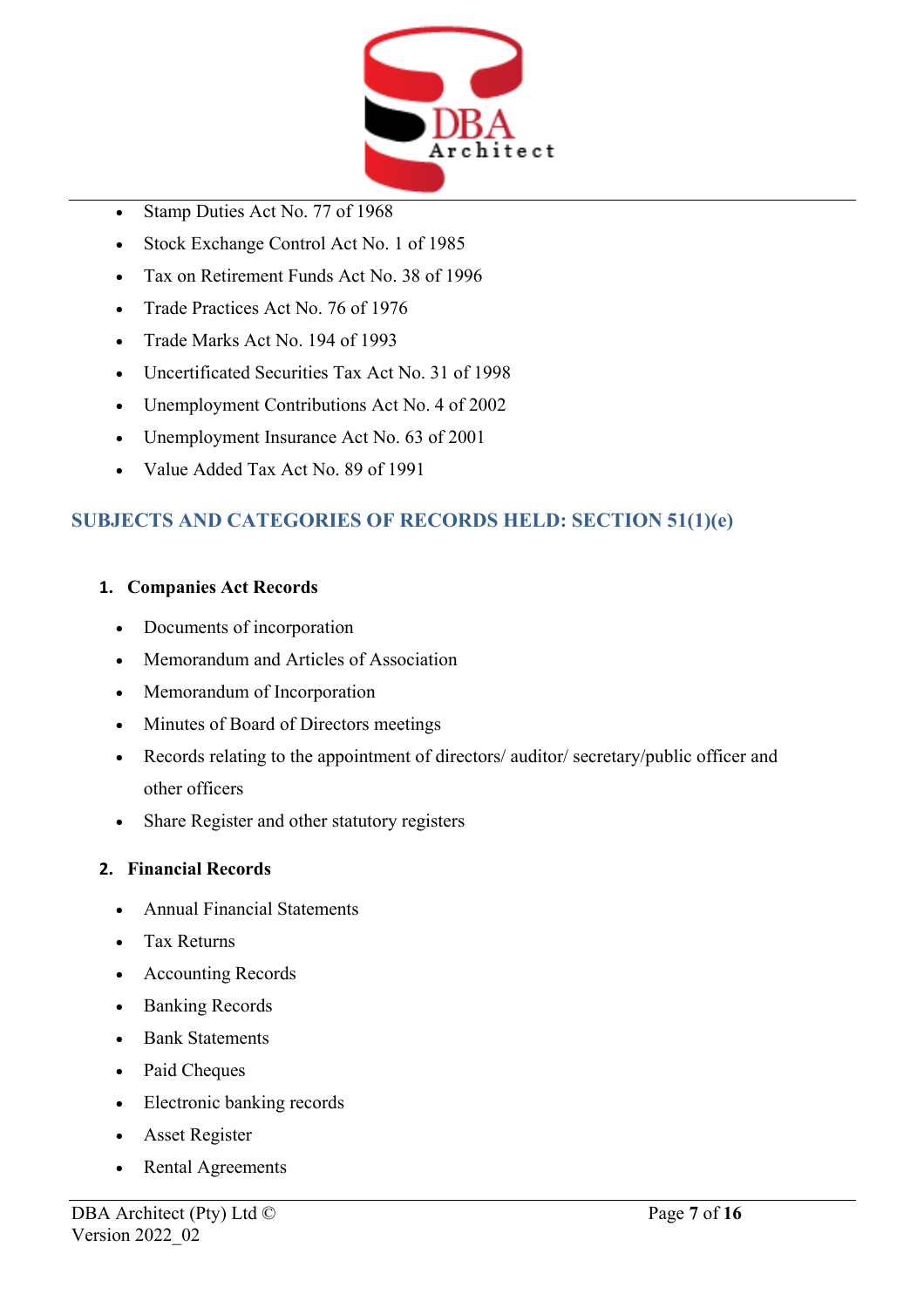

• Invoices

## **3. Income Tax Records**

- SITE
- PAYE
- Documents issued to employees for income tax purposes
- Records of payments made to SARS on behalf of employees
- VAT
- Regional Services Levies
- Skills Development Levies
- UIF
- Workmen's Compensation

## **4. Personnel Documents and Records**

- Employment contracts
- Employment Equity Plan
- Medical Aid records
- Pension Fund records
- Disciplinary records
- Salary records
- SETA records
- Disciplinary code
- Leave records
- Training records
- Training Manuals

## **5. Intellectual Property**

- Trademarks
- Copyright
- Licenses

## **6. Marketing and Sales**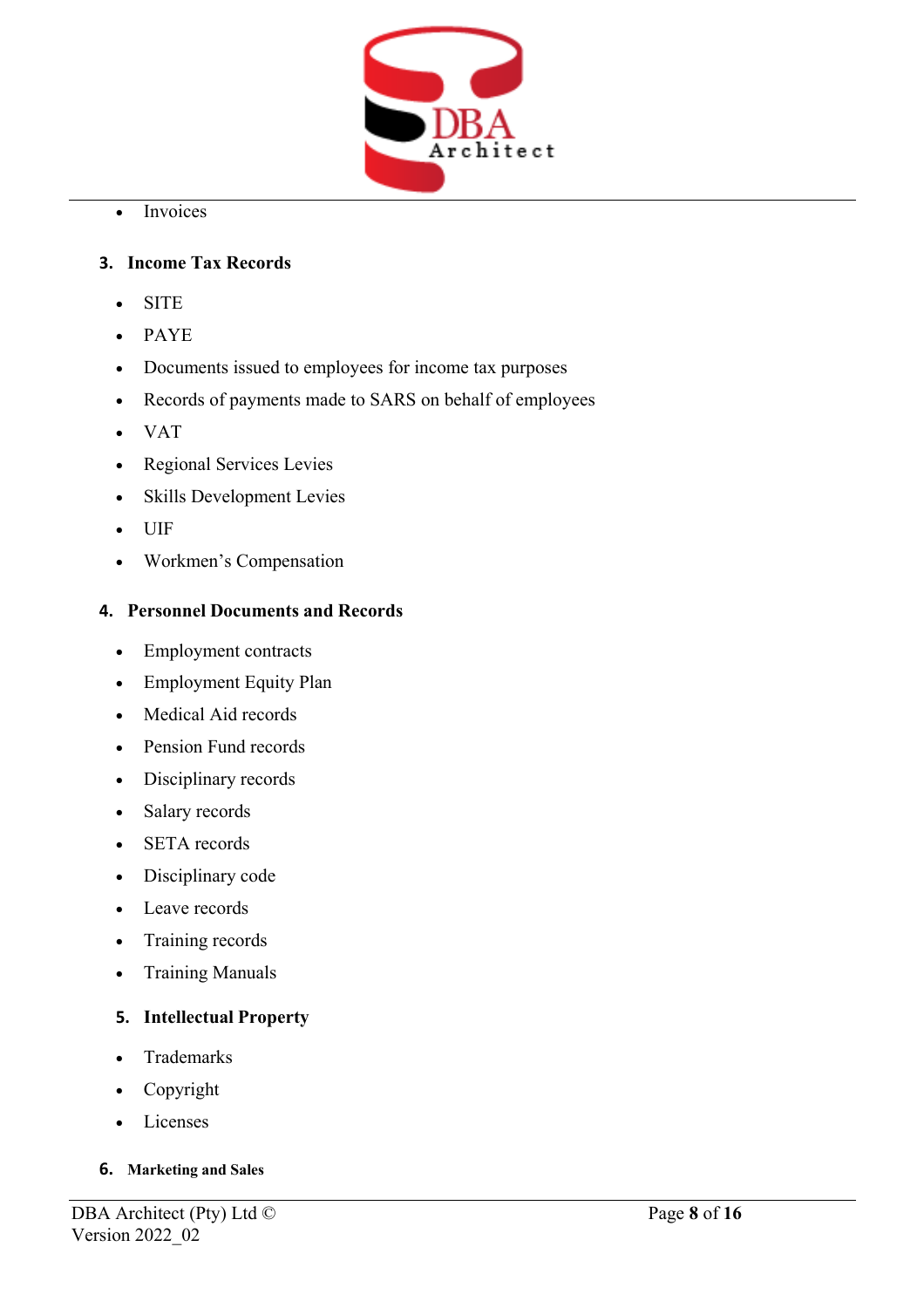

- Market information
- Public customer information
- Product brochures
- Owner manuals
- Product sales records
- Marketing strategies

## **7. Immovable and Moveable Property**

- Agreements for leased property by the Company
- Leases in respect of vehicles
- Office equipment leases

## **8. Insurance**

• Insurance policies

## **9. Software**

- Software licenses
- Software agreements
- Software library

## **DETAIL ON HOW TO MAKE A REQUEST FOR ACCESS: SECTION 51(e)**

- The requester must complete Annexure A and submit this form together with a request fee, to the information officer of the private body.
- The form must be submitted to the information officer of the private body at his/her address, fax number, or electronic mail address
- The form must:-

provide sufficient particulars to enable the information officer of the private body to identify the record/s requested and to identify the requester, indicate which form of access is required, specify a postal address or fax number of the requester in the Republic, identify the right that the requester is seeking to exercise or protect, and provide an explanation of why the requested record is required for the exercise or protection of that right, if in addition to a written reply, the requester wishes to be informed of the decision on the request in any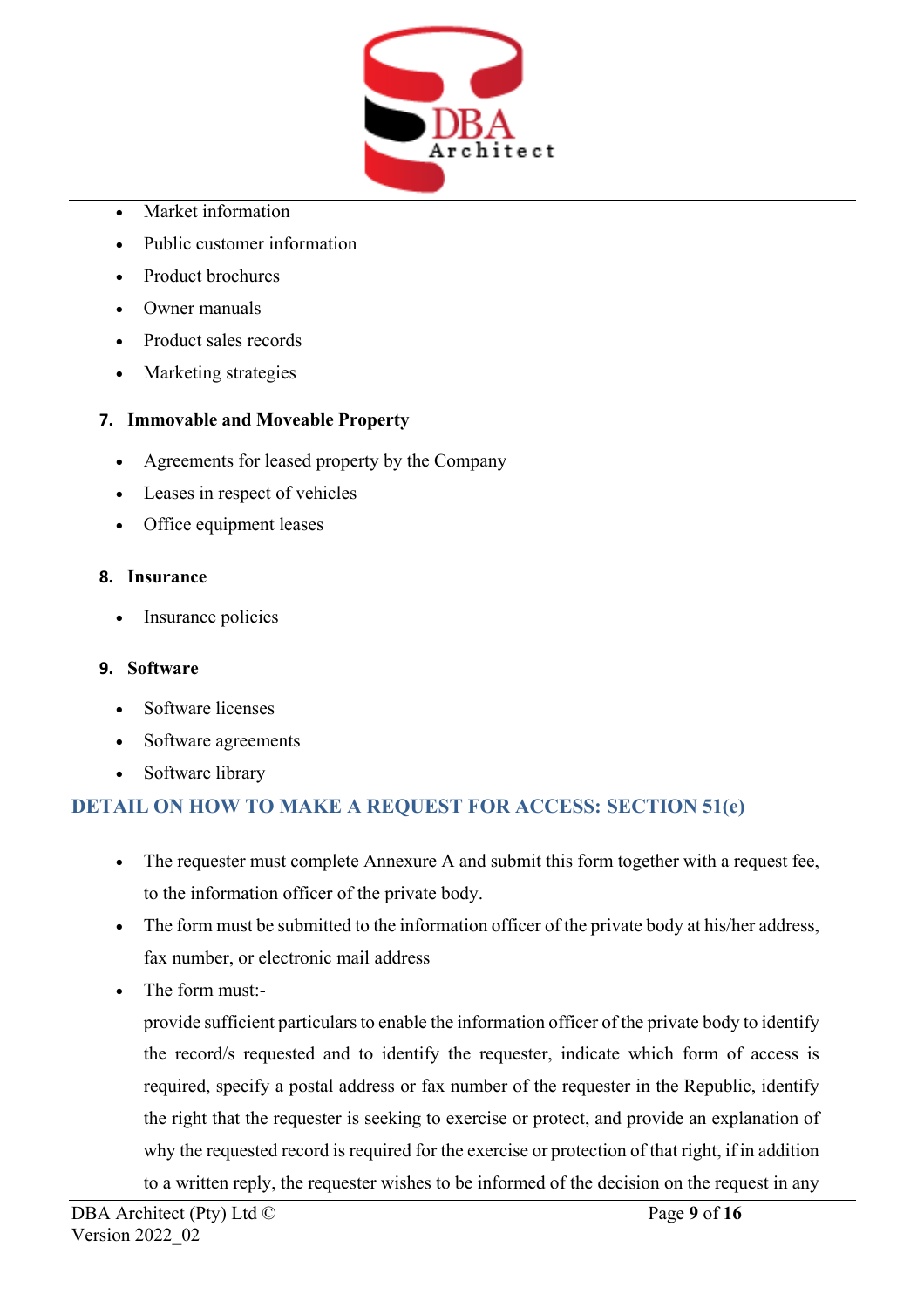

other manner, to state that manner and the necessary particulars to be informed in the other manner, if the request is made on behalf of another person, to submit proof of the capacity in which the requester is making the request, to the reasonable satisfaction of the information officer of the private body.

## **THE LATEST NOTICE IN TERMS OF SECTION 52(2) (IF ANY)**

At this stage no notice(s) has/have been published on the categories of records that are automatically available without a person having to request access in terms of PAIA.

## **PRESCRIBED FEES IN TERMS OF SECTION 54(1)**

In terms of section 54(1) of the Act the head of a private body (or by implication its information officer) is not obliged to process the request until the prescribed request fee (currently R50.00 (fifty rand)) has been paid. Unless and until the fee or any deposit that the requester is required to pay in terms of the Act, and all other procedural requirements have been complied with the 30 (thirty day) period allowed for the information officer to consider, the request shall not commence.

A schedule of the prescribed fees may be obtained by viewing regulation R187 on the South African Human Rights Commission's website at [www.sahrc.org.za.](http://www.sahrc.org.za/) As at the date of publication of this manual, the fees are as set out in Annexure B.

## **COPIES OF THIS MANUAL**

Copies of this manual are obtainable in hardcopy from the premises of DBA Architect Proprietary Limited, and in electronic format by return email addressed to  $info@dbaarchitect.com$ . The following reference must be inserted in the subject line of the email "Request for Manual".

This manual will be published as required by the Act.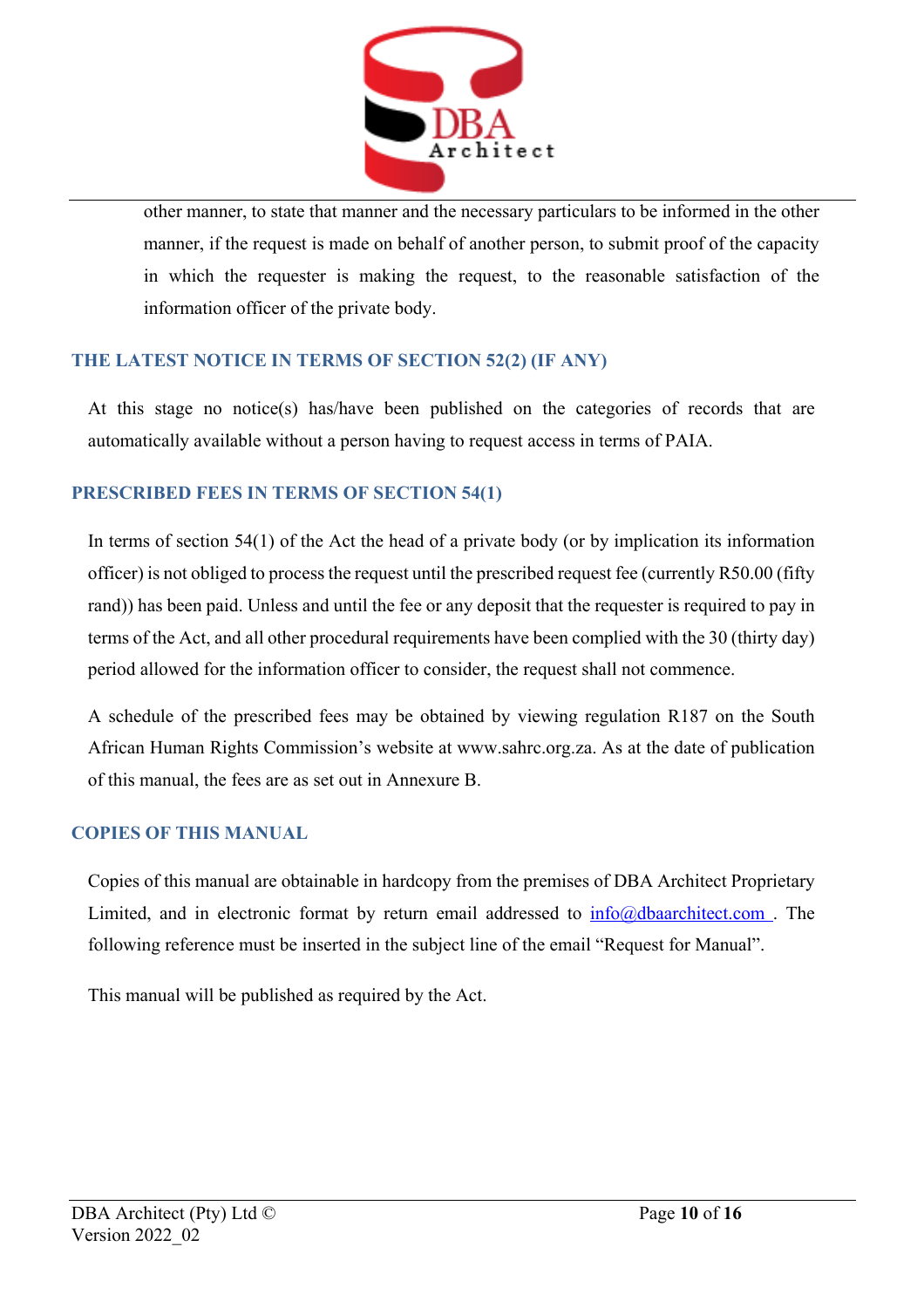

## **ANNEXURE A**

## **SECTION 53(1) OF THE ACT**

### *FORM FOR APPLICATION OF INFORMATION REQUEST FOR ACCESS TO RECORD OF PRIVATE BODY*

**A. Particulars of Private Body**

[Full registered name of company] **Information Officer**

Attention: [name]

**Postal Address**: [address]

**Street Address**: [address]

**Tel. No.**: [number]

**Fax. No.**: [number]

**Email address**: [address]

#### **B. Particulars of Person requesting access to the Record**

*a) The particulars of the person who requests access to the record must be given below.*

*b) The address and contact number in the Republic of South Africa to which the information is to be send must be given.*

*c) Proof of the capacity in which the request is made, if applicable, must be attached.*

| Full Name of Entity (if juristic person):                                 | <u> 1980 - Johann Barn, amerikan besteman besteman besteman besteman besteman besteman besteman besteman bestema</u> |                                                |
|---------------------------------------------------------------------------|----------------------------------------------------------------------------------------------------------------------|------------------------------------------------|
| Identity Number (if natural person):                                      |                                                                                                                      |                                                |
| Registration Number (if juristic person):                                 | <u> Andreas Andreas Andreas Andreas Andreas Andreas Andreas Andreas Andreas Andreas Andreas Andreas Andreas Andr</u> |                                                |
| Postal Address:                                                           |                                                                                                                      |                                                |
| Contact Number:                                                           |                                                                                                                      | (landline) (cell phone)                        |
| Email Address:                                                            |                                                                                                                      |                                                |
| Capacity in which request is made, when made on behalf of another person: |                                                                                                                      | <u> 1980 - Jan Sterling Sterling (d. 1980)</u> |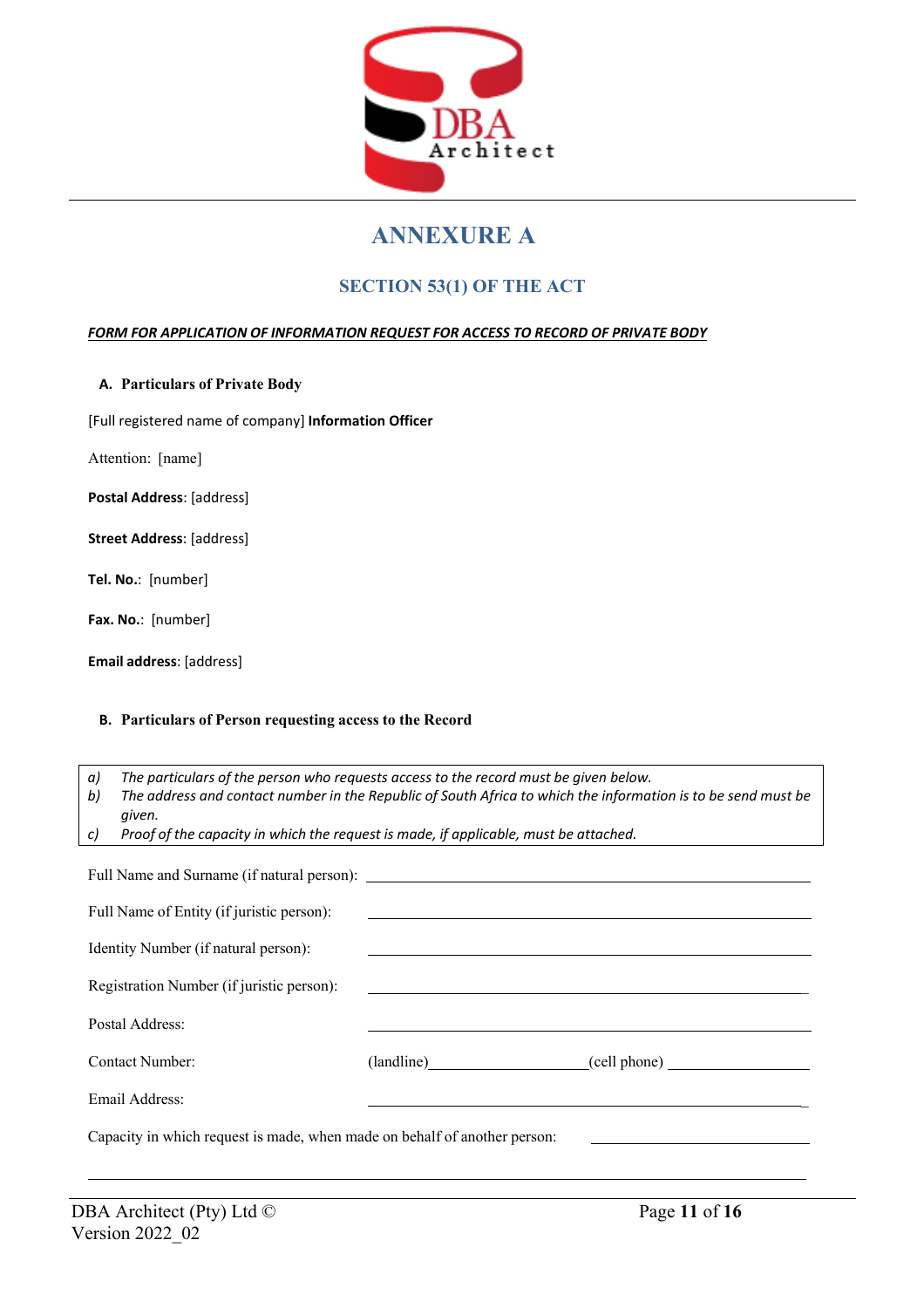

#### **C. Particulars of Person on whose behalf request is made**

This section must be completed ONLY if a request for information is made on behalf of another person. If the request is made on behalf of another person, to submit proof of the capacity in which the requester is making the request, to *the reasonable satisfaction of the information officer of the private body.*

Full Names and Surname:

Identity Number:

#### **D. Particulars of Record**

- *a) Provide full particulars of the record to which access is requested, including the reference number if that is known to you, to enable the record to be located.*
- b) If the provided space is inadequate, please continue on a separate piece of paper and attach it to this form. The *requester must sign all the additional pages.*

Description of record or relevant part of the record:

Reference number, if available:

Any further particulars of record:

#### **E. Fees**

- a) A request for access to a record, other than a record containing personal information about yourself, will be *processed only after a request fee has been paid.*
- *b) You will be notified of the amount required to be paid as the request fee.*
- *c) The fee payable for access to a record depends on the form in which access is required and the reasonable time required to search for and prepare a record.*
- *d) If you qualify for exemption of the payment of any fee, please state the reason for exemption.*

Reason for exemption from payment of fees: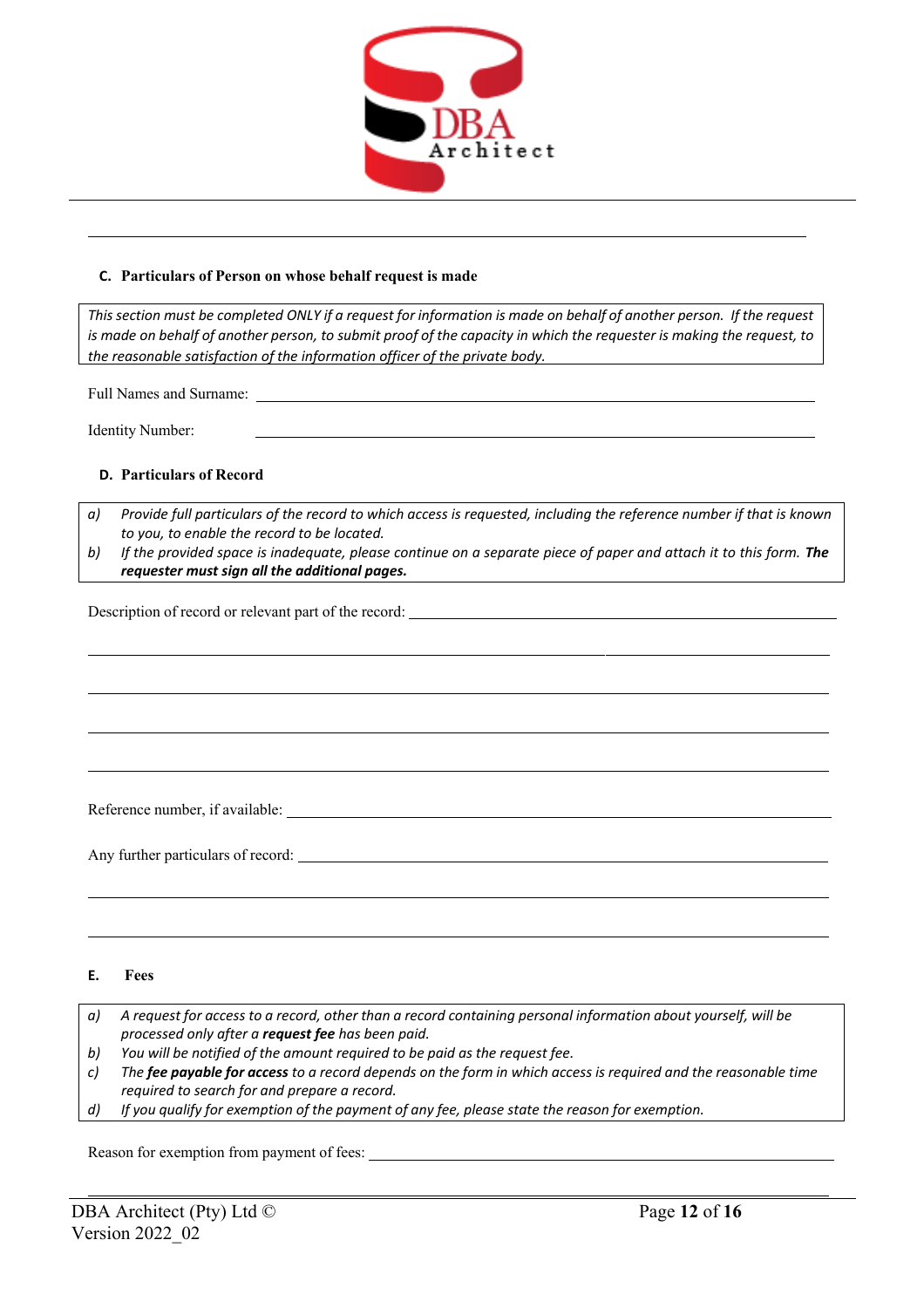

### **F. Form of access to Record**

If you are prevented by a disability from reading, viewing or listening to the record in the form of access provided for in 1 to 4 hereunder, state your disability and indicate in which form the record is required.

| Disability:                                                                                                                                                                                                                                                                                                                                                                                                 | Form in which record is required:                     |  |  |  |
|-------------------------------------------------------------------------------------------------------------------------------------------------------------------------------------------------------------------------------------------------------------------------------------------------------------------------------------------------------------------------------------------------------------|-------------------------------------------------------|--|--|--|
|                                                                                                                                                                                                                                                                                                                                                                                                             |                                                       |  |  |  |
| Mark the appropriate box with an $X$                                                                                                                                                                                                                                                                                                                                                                        |                                                       |  |  |  |
| NOTES:                                                                                                                                                                                                                                                                                                                                                                                                      |                                                       |  |  |  |
| a) Compliance with your request in the specified form may depend on the form in which the record is available.<br>b) Access in the form requested may be refused in certain circumstances. In such a case you will be informed if<br>access will be granted in another form.<br>c) The fee payable for access to the record, if any, will be determined partly by the form in which access is<br>requested. |                                                       |  |  |  |
| If the record is in written or printed form:<br>1.                                                                                                                                                                                                                                                                                                                                                          | Copy of record *<br>Inspection of record *            |  |  |  |
| If record consists of visual images: (this includes photographs, slides, video recordings, computer-generated<br>2.<br>images, sketches, etc.):<br>Transcription of the images *<br>Copy of the images *<br>View the images *                                                                                                                                                                               |                                                       |  |  |  |
| If record consists of recorded words or information which can be reproduced in sound:<br>3.                                                                                                                                                                                                                                                                                                                 |                                                       |  |  |  |
| Transcription of soundtrack *<br>Listen to the soundtrack *<br>(written or printed document)<br>(audio cassette)                                                                                                                                                                                                                                                                                            |                                                       |  |  |  |
| If record is held on computer or in an electronic or machine-readable form:<br>4.                                                                                                                                                                                                                                                                                                                           |                                                       |  |  |  |
| Printed copy of record *                                                                                                                                                                                                                                                                                                                                                                                    | Printed copy of information derived from the record * |  |  |  |
| Copy in computer readable form *<br>(compact disc)                                                                                                                                                                                                                                                                                                                                                          |                                                       |  |  |  |
| * If you requested a copy or transcription of a record (above), do you wish the copy or transcription to be posted to<br>you? Postage is payable.<br><b>YES</b><br>N <sub>O</sub>                                                                                                                                                                                                                           |                                                       |  |  |  |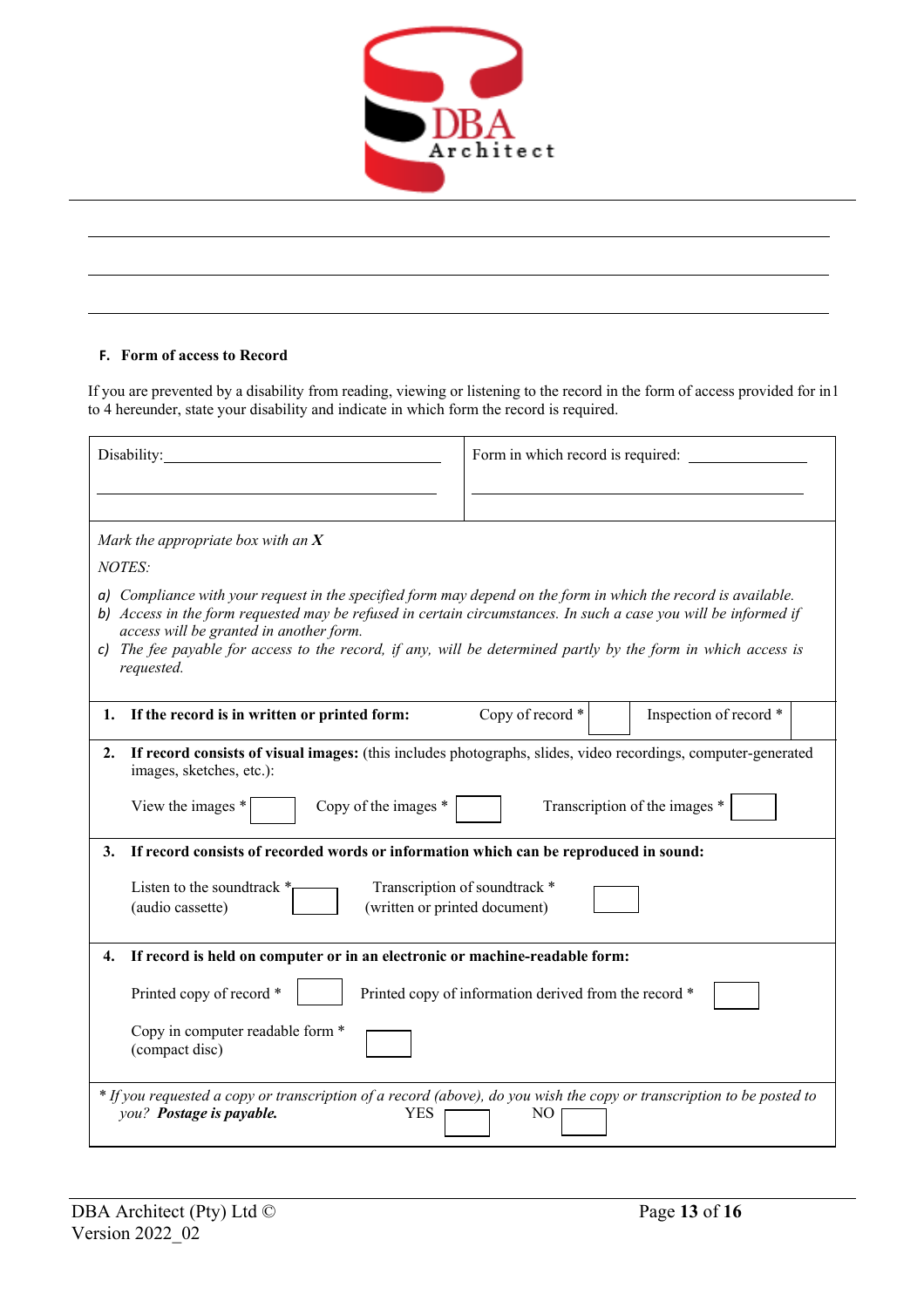

#### **G. Particulars of right to be exercised or protected**

If the provided space is inadequate, please continue on a separate piece of paper and attach it to this form. The *requester must sign all the additional pages.*

Indicate which right is to be exercised or protected:

Explain why the record requested is required for the exercise or protection of the aforementioned right:

### **H. Notice of decision regarding request for access**

You will be notified in writing whether your request has been approved / denied. If you wish to be informed in another *manner, please specify the manner and provide the necessary particulars to enable compliance with your request.*

How would you prefer to be informed of the decision regarding your request for access to the record?

| Signed at | this | day of |  |
|-----------|------|--------|--|

Signature of Requester / Person on whose behalf Request is made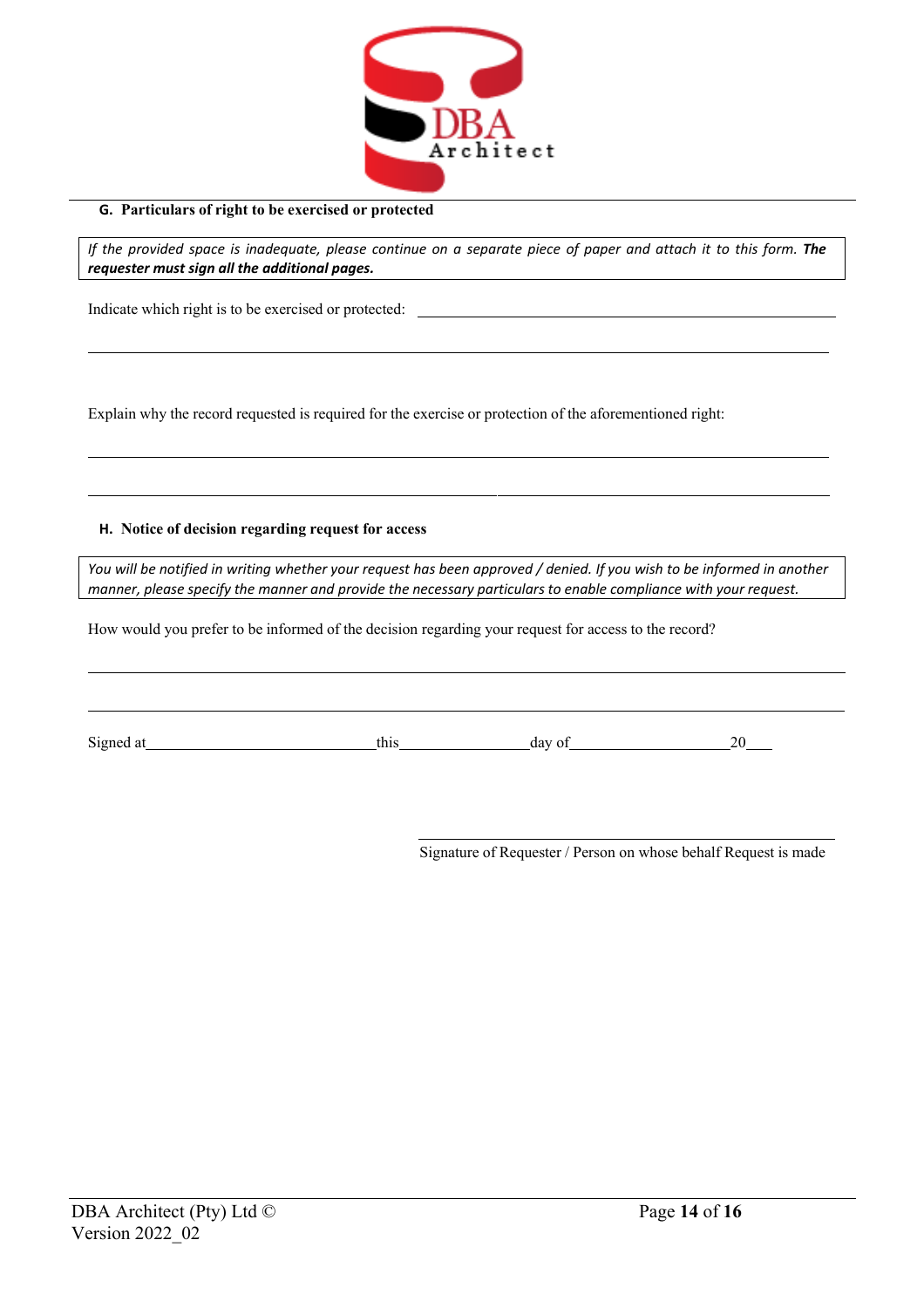

## **ANNEXURE B**

## **FEES**

All prices listed below are exclusive of value added tax as set out in the Value Added Tax Act, No. 89 of 1991.

## **SECTION 54(7) OF THE ACT**

The request fee payable by a requester, other than a personal requester (i.e. a person seeking access to records that contain their personal information), is R50.00 (fifty rand)

The fee for a copy of the manual is R2.10 (two rand, ten cents) for every photocopy of an A4-size page or part thereof.The actual postage is payable when a copy of a record must be posted to a requester.

For the purposes of section  $54(2)$  of the Act –

- six hours as the hours to be exceeded before a deposit is payable.
- the third of the access fee is payable as a deposit by the requester.

The access fees are –

| For every photocopy of an A4-size page or part thereof              | R 2.10              |
|---------------------------------------------------------------------|---------------------|
| For every printed copy of an A4-size page or part thereof held on a |                     |
| computer or in electronic or machine-readable form                  | R <sub>1.75</sub>   |
| • For a copy in a computer-readable form on compact disc            | R <sub>170.00</sub> |
| For a transcription of visual images, for an A4-size page or part   |                     |
| thereof                                                             | R70.00              |
| For a copy of visual images                                         | R90.00              |
| For a transcription of an audio record, for an A4-size page or part |                     |
| <b>Thereof</b>                                                      | R <sub>30.00</sub>  |
| For a copy of an audio record                                       | R50.00              |